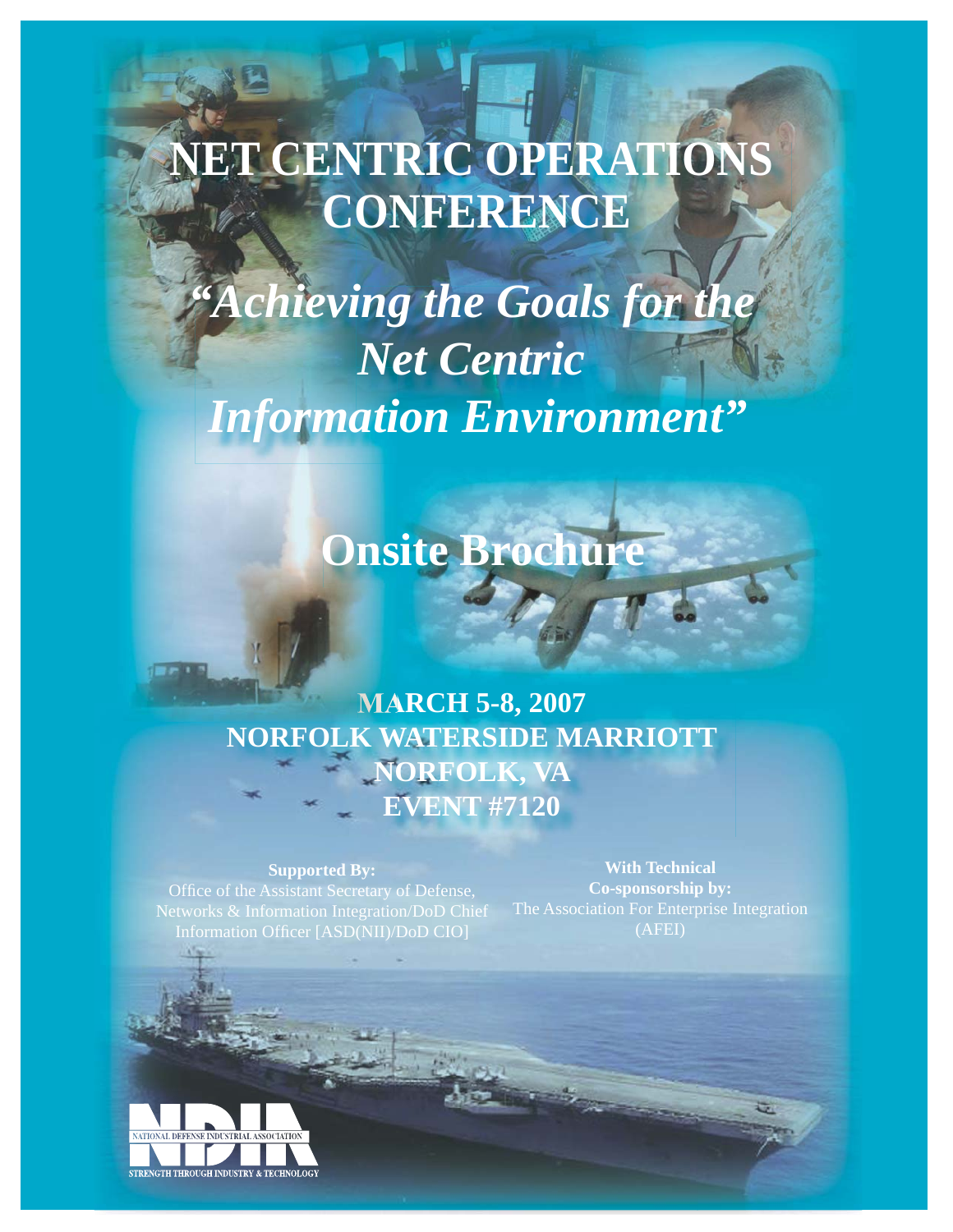## **MONDAY, MARCH 5, 2007**

| <b>Net Centric Tutorials</b><br>(Additional Fee Required) |                                                                                                                                                                                                                                                                                                                                                                                                                                                                                                                                                                                                                                                                              |  |
|-----------------------------------------------------------|------------------------------------------------------------------------------------------------------------------------------------------------------------------------------------------------------------------------------------------------------------------------------------------------------------------------------------------------------------------------------------------------------------------------------------------------------------------------------------------------------------------------------------------------------------------------------------------------------------------------------------------------------------------------------|--|
| 8:00 am                                                   | <b>Introduction</b><br>Mr. Jack Zavin, Associate Director, Architecture & Interoperability Directorate<br>Mr. Richard Eilers, Executive I Architect, IBM Global Business Services                                                                                                                                                                                                                                                                                                                                                                                                                                                                                            |  |
| 8:30 am                                                   | Net Centric Data Strategy and Community of Interest (COI)<br>This tutorial is designed to familiarize participants with the Department's<br>experiences with Communities of Interest (COI) implementing the DoD Net Centric<br>Data Strategy. Topics will address the approaches used in leveraging COI, lessons<br>learned from pilot experiences and techniques for developing COI vocabularies.                                                                                                                                                                                                                                                                           |  |
| $10:00$ am                                                | <b>Break</b>                                                                                                                                                                                                                                                                                                                                                                                                                                                                                                                                                                                                                                                                 |  |
| $10:30$ am                                                | <b>Net Centric Data Strategy Continued</b>                                                                                                                                                                                                                                                                                                                                                                                                                                                                                                                                                                                                                                   |  |
| $11:00$ am                                                | The Defense Information Assurance Certification and Accreditation Process<br>(DIACAP)<br>This tutorial will describe the new Defense Information Assurance Certification and<br>Accreditation Process (DIACAP) covering an overview of the roles, responsibilities,<br>and C&A process within the DIACAP Interim Guidance (July 6, 2006). Also<br>covered is a description of associated automation tools that include the DIACAP<br>Knowledge Service (KS) (DoD's Community of Interest (COI) for all related<br>C&A activities) and the Enterprise Mission Assurance Support Service (eMASS)<br>that automates the DIACAP in association with the DoDI 8500.2 IA Controls. |  |
| $12:00 \text{ pm}$                                        | <b>Lunch for Tutorial Participants Only</b>                                                                                                                                                                                                                                                                                                                                                                                                                                                                                                                                                                                                                                  |  |
| $1:00 \text{ pm}$                                         | <b>DIACAP Tutorial Continued</b>                                                                                                                                                                                                                                                                                                                                                                                                                                                                                                                                                                                                                                             |  |
| $2:00 \text{ pm}$                                         | <b>Service Oriented Architecture (SOA)</b><br>The Service Oriented Architecture Tutorial will focus on What is a Service Oriented<br>Architecture, Service Modeling Using with Service Oriented Modeling and<br>Architecture (SOMA) methods, and the Importance of Governance in successful<br>SOA Implementations.                                                                                                                                                                                                                                                                                                                                                          |  |
| $3:00 \text{ pm}$                                         | <b>Break</b>                                                                                                                                                                                                                                                                                                                                                                                                                                                                                                                                                                                                                                                                 |  |
| $3:30 \text{ pm}$                                         | <b>SOA Tutorial Continued</b>                                                                                                                                                                                                                                                                                                                                                                                                                                                                                                                                                                                                                                                |  |
| $4:30 \text{ pm}$                                         | <b>Open Forum</b>                                                                                                                                                                                                                                                                                                                                                                                                                                                                                                                                                                                                                                                            |  |
| 5:00 pm                                                   | <b>Tutorials End</b>                                                                                                                                                                                                                                                                                                                                                                                                                                                                                                                                                                                                                                                         |  |

N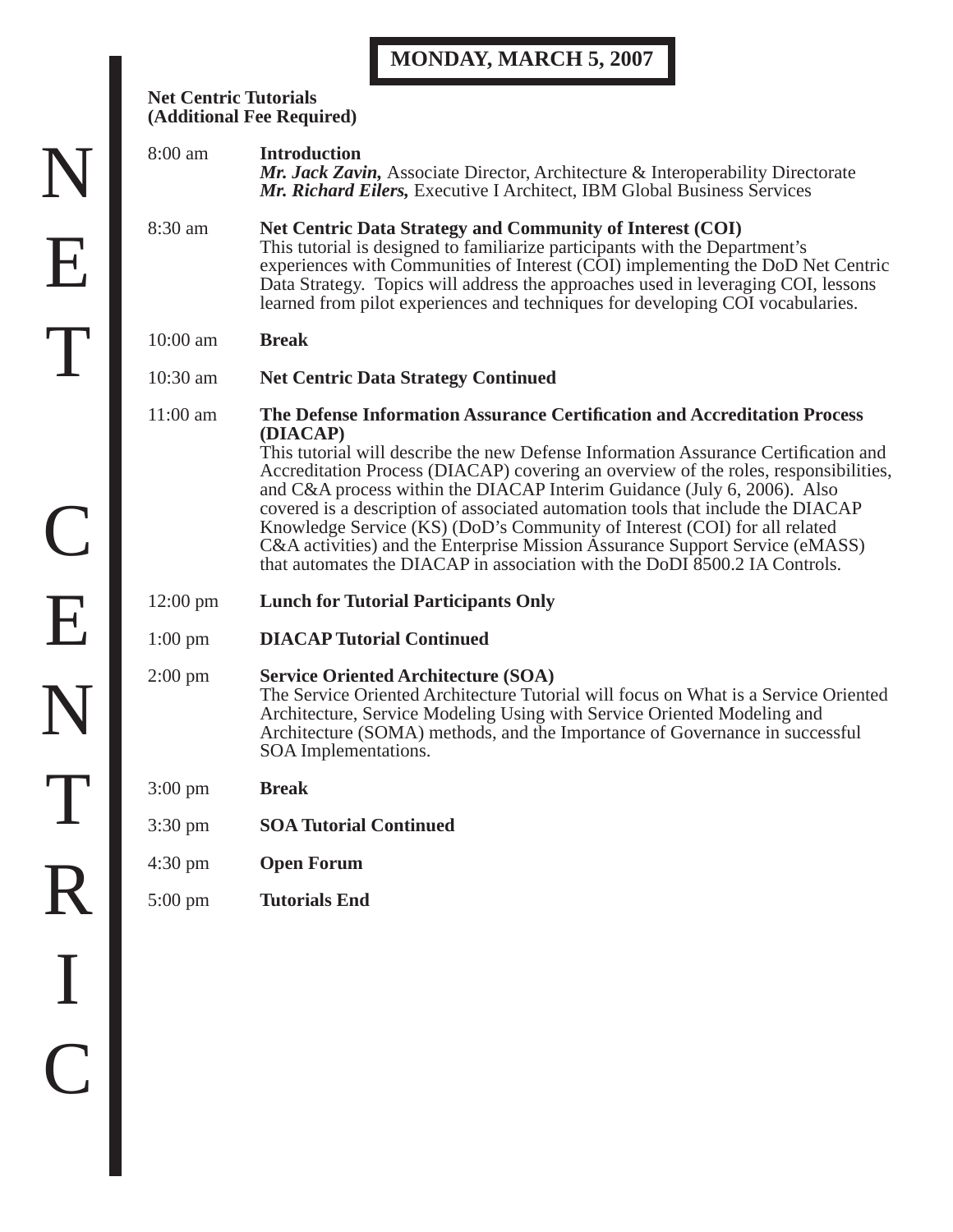## **TUESDAY, MARCH 6, 2007**

| 8:00 am                                  | <b>Conference Welcome</b><br>Mr. Sam Campagna, Director, Operations, NDIA<br>Mr. Bob Rassa, Director, System Supportability, Raytheon Space & Airborne<br><b>Systems</b>                                                                                                                                                                                                                                                                                                                                                                                                                        |
|------------------------------------------|-------------------------------------------------------------------------------------------------------------------------------------------------------------------------------------------------------------------------------------------------------------------------------------------------------------------------------------------------------------------------------------------------------------------------------------------------------------------------------------------------------------------------------------------------------------------------------------------------|
| 8:10 am                                  | <b>Keynote Speaker</b><br>Hon. John Grimes, DoD CIO/ASD (NII)                                                                                                                                                                                                                                                                                                                                                                                                                                                                                                                                   |
| $9:15$ am                                | <b>Keynote Speaker</b><br>Gen James E. Cartwright, USMC, Commander, USSTRATCOM                                                                                                                                                                                                                                                                                                                                                                                                                                                                                                                  |
| $10:15$ am                               | <b>Break</b>                                                                                                                                                                                                                                                                                                                                                                                                                                                                                                                                                                                    |
| 10:35 am                                 | <b>Keynote Speaker</b><br>Ms. Kristen Baldwin, Deputy Director, Software Engineering and System Assurance                                                                                                                                                                                                                                                                                                                                                                                                                                                                                       |
| $12:00 \text{ pm}$                       | Lunch                                                                                                                                                                                                                                                                                                                                                                                                                                                                                                                                                                                           |
| $1:30 \text{ pm}$                        | <b>Keynote Speaker</b><br>Dr. David McQueeney, Vice President and Chief Technology Officer - Federal, IBM<br><b>Global Business Services</b>                                                                                                                                                                                                                                                                                                                                                                                                                                                    |
| $2:30 \text{ pm}$                        | Thoughts on Possible Net Centric Information Environment Near Capability<br><b>Increments</b><br>The NCO industry panel members will provide their insights regarding near term net<br>centric information environment operational capabilities and challenges. Each of the<br>panel's senior practitioners and subject matter expert integrators will provide a brief<br>summary emphasizing various aspects of NCIE technology, process and international<br>experiments relating to the DoD's NCIE needs.                                                                                    |
|                                          | <b>Moderator:</b><br>Mr. Richard Eilers, Executive I Architect, IBM Global Business Services<br><b>Panel:</b><br>Mr. Paul D. Schoen, Director, SOSCOE, FCS, Director, Integ SW &<br>Prototypes, Advanced Systems<br>Dr. Lawrence Sellin, Business Solution Partner, Network Centric Operations,<br><b>IBM Global Business Services</b><br>Mr. Hans W. Polzer, Fellow, Lockheed Martin Integrated Systems and<br>Solutions<br>Brig Gen Gary Salisbury, USAF, (Ret), Vice President, Business<br>Development and Marketing, Defense Mission Systems Division,<br>Northrop Grumman Mission Systems |
| 3:45 pm                                  | <b>Break</b>                                                                                                                                                                                                                                                                                                                                                                                                                                                                                                                                                                                    |
| $4:00 \text{ pm}$                        | <b>Panel Question &amp; Answer</b>                                                                                                                                                                                                                                                                                                                                                                                                                                                                                                                                                              |
| $5:00 \text{ pm} -$<br>$6:00 \text{ pm}$ | <b>Reception, Display Area</b>                                                                                                                                                                                                                                                                                                                                                                                                                                                                                                                                                                  |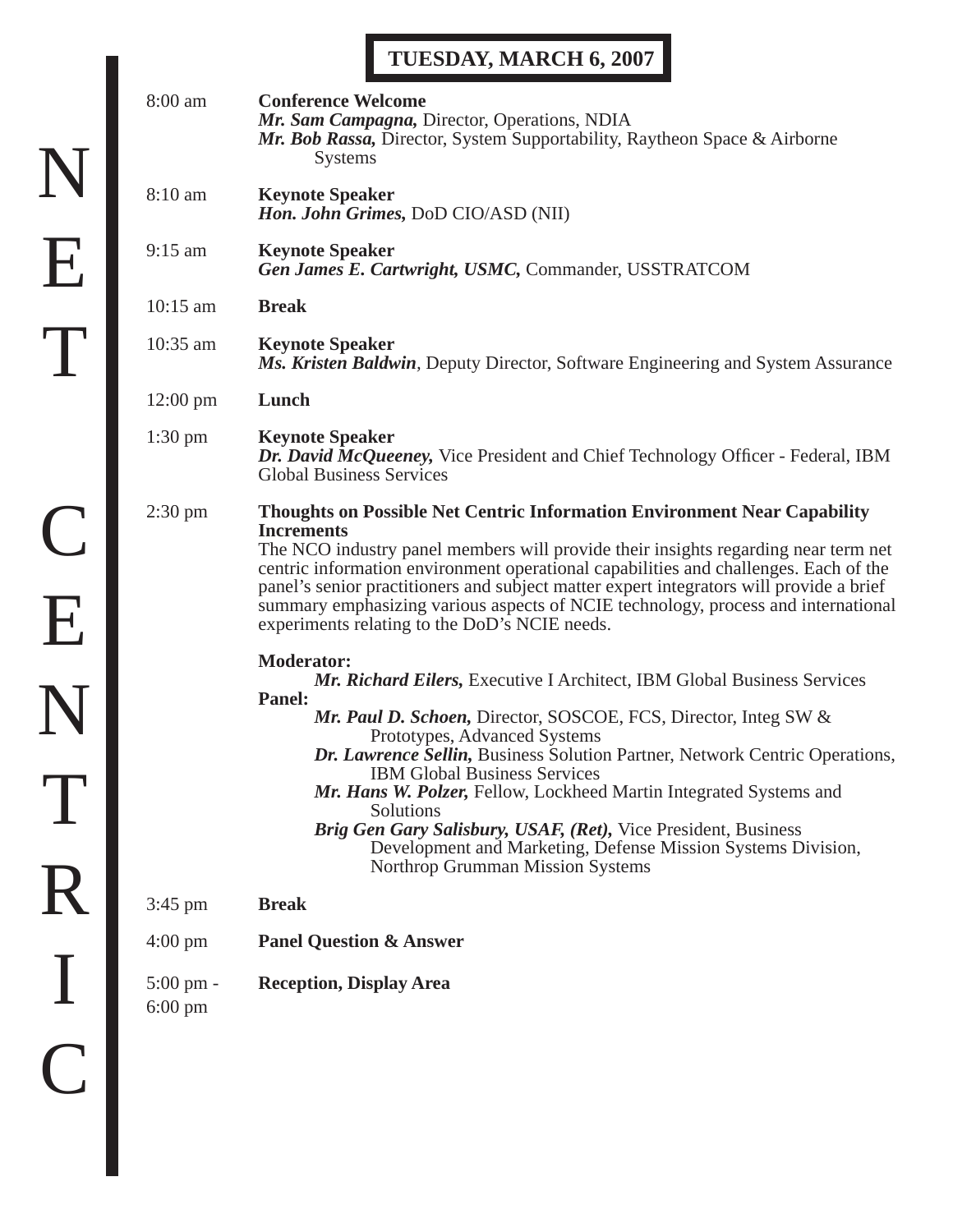### **WEDNESDAY, MARCH 7, 2007**

#### 8:00 am **USD (P&R) Panel**

 The Defense Readiness Reporting System, DRRS, is a Net Centric enterprise system designed to provide real time, capability-based readiness information to all levels of the chain of command. Information and assessments from the lowest tactical unit to the Combatant Commanders is used to inform the DoD leadership of the readiness status of units, missions, and plans. The DRRS architecture is also tightly integrated to the efforts of the Department of Homeland Security in developing the National Preparedness System. The panel members will discuss how DRRS enables war fighting capabilities such as contingency sourcing, adaptive planning, and global force management.

#### **Moderator:**

 *Mr. Joseph J. Angello,* Director, Readiness Programming and Assessment, OUSD (P&R)

#### **Panel:**

 *VADM Steve Stanley, USN,* Joint Staff J8 (Invited) *RADM Matthew G. Moffit, USN, OPNAV N43 (Invited) RADM Richard J. Mauldin, USN,* Joint Staff J7 (Invited) *Mr. Corey Gruber,* Department of Homeland Security

#### 10:00 am **Break**

#### 10:15 am **USD (I) Panel:**

 This panel will address the challenges of developing systems and operating within a Net Centric environment. Rather than addressing issues from the perspective of Chief Information Officer, this panel examines the challenges of the information producers and users working in a net centric environment.

#### **Moderator:**

 *Mr. Kevin Meiners,* Acting Deputy Under Secretary of Defense, Intelligence for the Military, Intelligence Program, USD(I/MIP)

#### **Panel:**

 *CAPT David Madsen, USN,* Deputy DCGS-N PM *Ms. Janice Haith,* USD(I) Information Assurance (Invited)

12:15 pm **Lunch**

#### 1:45 pm **Keynote Speaker** *Hon. Charles McQueary,* Director DOT&E

#### 2:45 pm **DOT&E Panel**

#### **Net Centric Process Solutions for the Joint Warfigther**

The Joint Test and Evaluation Program provides non-materiel solutions to the joint warfighter. Historically, net centric issues have been routinely proposed and selected as joint test and evaluation projects. This panel will explain the joint test and evaluation process, as well as highlight past and potential test and evaluation projects that deal with net centric matters. The panel will then discuss current joint tests dealing with various aspects of net centric attributes.